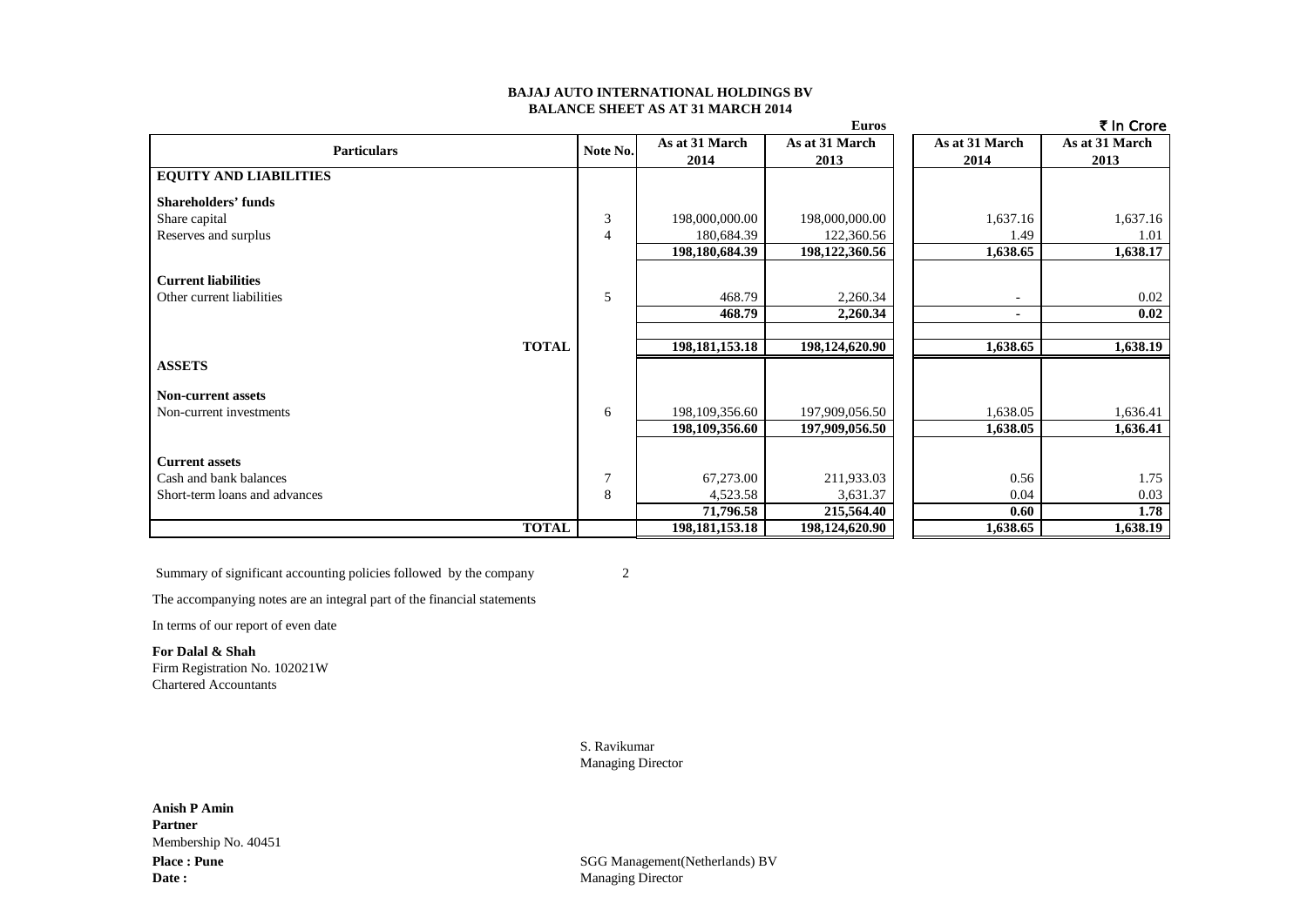### **BAJAJ AUTO INTERNATIONAL HOLDINGS BV STATEMENT OF PROFIT AND LOSS FOR THE YEAR ENDED 31 MARCH 2014**

|                                                                                    |          |                                    | <b>Euros</b>                       |                                    | ₹ In Crore                         |
|------------------------------------------------------------------------------------|----------|------------------------------------|------------------------------------|------------------------------------|------------------------------------|
| <b>Particulars</b>                                                                 | Note No. | <b>Year Ended</b><br>31 March 2014 | <b>Year Ended</b><br>31 March 2013 | <b>Year Ended</b><br>31 March 2014 | <b>Year Ended</b><br>31 March 2013 |
| Revenue from operations                                                            | 9        | 3,640,727.29                       | 161.16                             | 30.10                              |                                    |
| <b>Total Revenue (I)</b>                                                           |          | 3,640,727.29                       | 161.16                             | 30.10                              |                                    |
| <b>Expenses:</b><br>Other expenses                                                 | 10       | 117,403.46                         | 134,962.50                         | 0.97                               | 1.12                               |
| Total expenses (II)                                                                |          | 117,403.46                         | 134,962.50                         | 0.97                               | 1.12                               |
| <b>Profit before tax (I - II)</b>                                                  |          | 3,523,323.83                       | (134, 801.34)                      | 29.13                              | (1.12)                             |
| Tax expenses                                                                       |          | ۰                                  |                                    | $\overline{\phantom{a}}$           | $\sim$                             |
| Profit after Tax for the year                                                      |          | 3,523,323.83                       | (134, 801.34)                      | 29.13                              | (1.12)                             |
| Basic & Diluted Earnings per share (in Euro)<br>(Nominal value per share Euro 100) | 11       | 1.78                               | (0.07)                             | 147.12                             | (5.94)                             |

Summary of significant accounting policies followed by the company 2

The accompanying notes are an integral part of the financial statements

In terms of our report of even date

**For Dalal & Shah** Firm Registration No. 102021W Chartered Accountants

> S. Ravikumar Managing Director

**Anish P Amin Partner** Membership No. 40451<br>Place: Pune Date : Managing Director

**SGG Management(Netherlands) BV**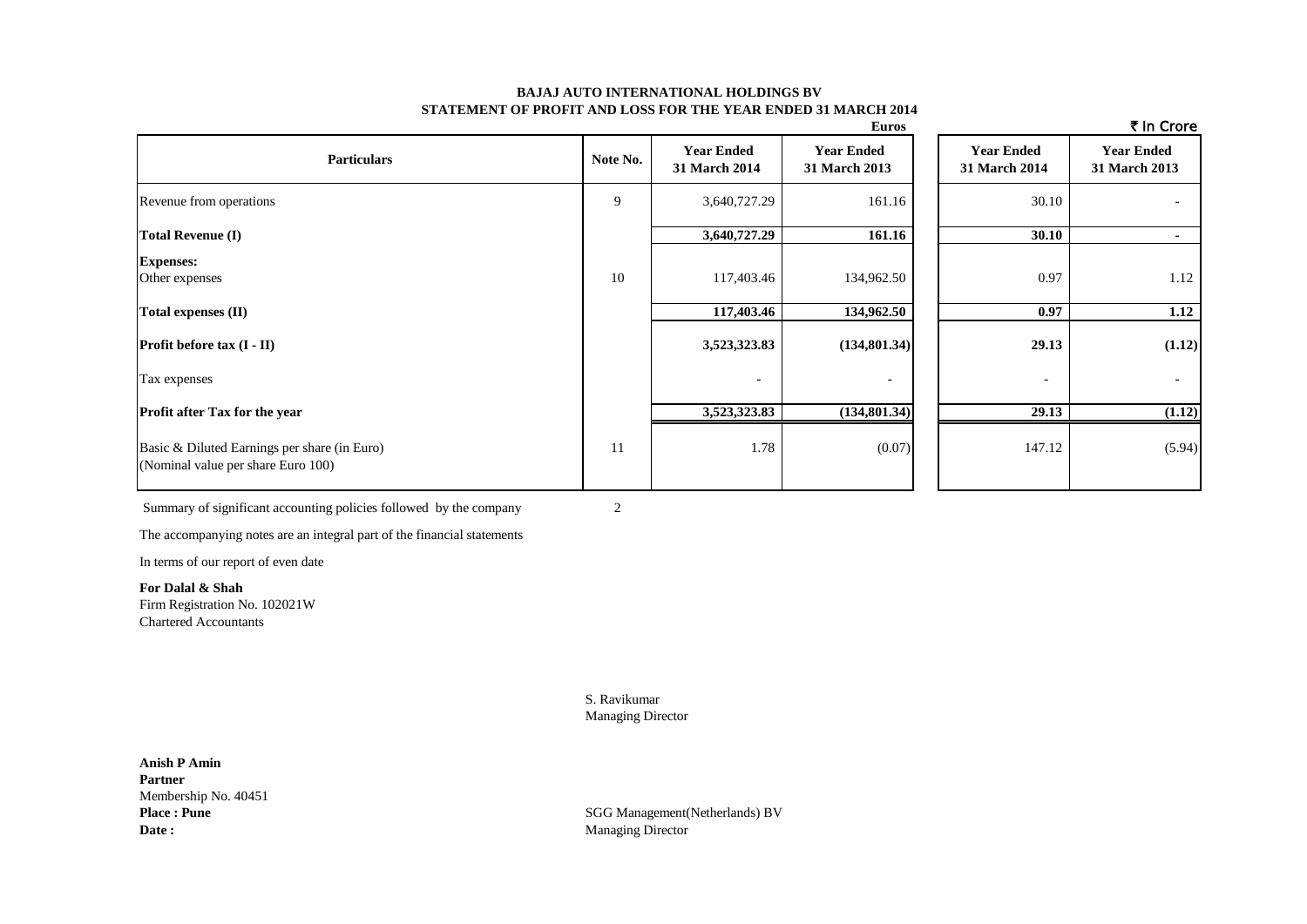### Notes to financial statements for the year ended 31 March 2014

The financial statements have been prepared in Euro. Also the audit report is based on figures in Euro. For the purpose of user, the financial statements and notes as on 31 March 2014 & 2013 have been converted in Indian Rupees at following exchange rate as on 31 March 2014.

## 1 Euro = ₹82.6850

# **1. Background**

Bajaj Auto International Holdings BV. is a Netherlands based wholly owned subsidiary of Bajaj Auto Limited incorporated on 25 October 2007 with the object, interalia, of carrying out investments in ventures abroad . During the year ended 31 March 2014, the company's equity in Austria based KTM AG has increased to 47.99% (as at 31 March 2013 - 47.96%). The Financial Statements have been drawn up in conformity with the generally accepted accounting principles (Indian GAAP) and standards applicable in India.

# **2. Statement of Significant Accounting Policies**

# **1) System of Accounting**

- i) The Company follows the mercantile system of accounting and recognises income and expenditure on an accrual basis except in case of significant uncertainties.
- ii) Financial Statements are prepared under the Historical cost convention. These costs are not adjusted to reflect the impact of changing value in the purchasing power of money.
- iii) Estimates and Assumptions used in the preparation of the financial statements are based upon management's evaluation of the relevant facts and circumstances as of the date of the Financial Statements, which may differ from the actual results at a subsequent date.

## **2) Revenue recognition:**

The Company recognises income on accrual basis. However where the ultimate collection of the same lacks reasonable certainty, revenue recognition is postponed to the extent of uncertainty.

Dividend is accrued in the year in which it is declared whereby a right to receive is established.

Interest is accrued over the period of Loan / Investment.

## **3) Investments**

Investments made by the Company are of a long-term nature, hence diminutions in value of quoted Investments are generally not considered to be of a permanent nature.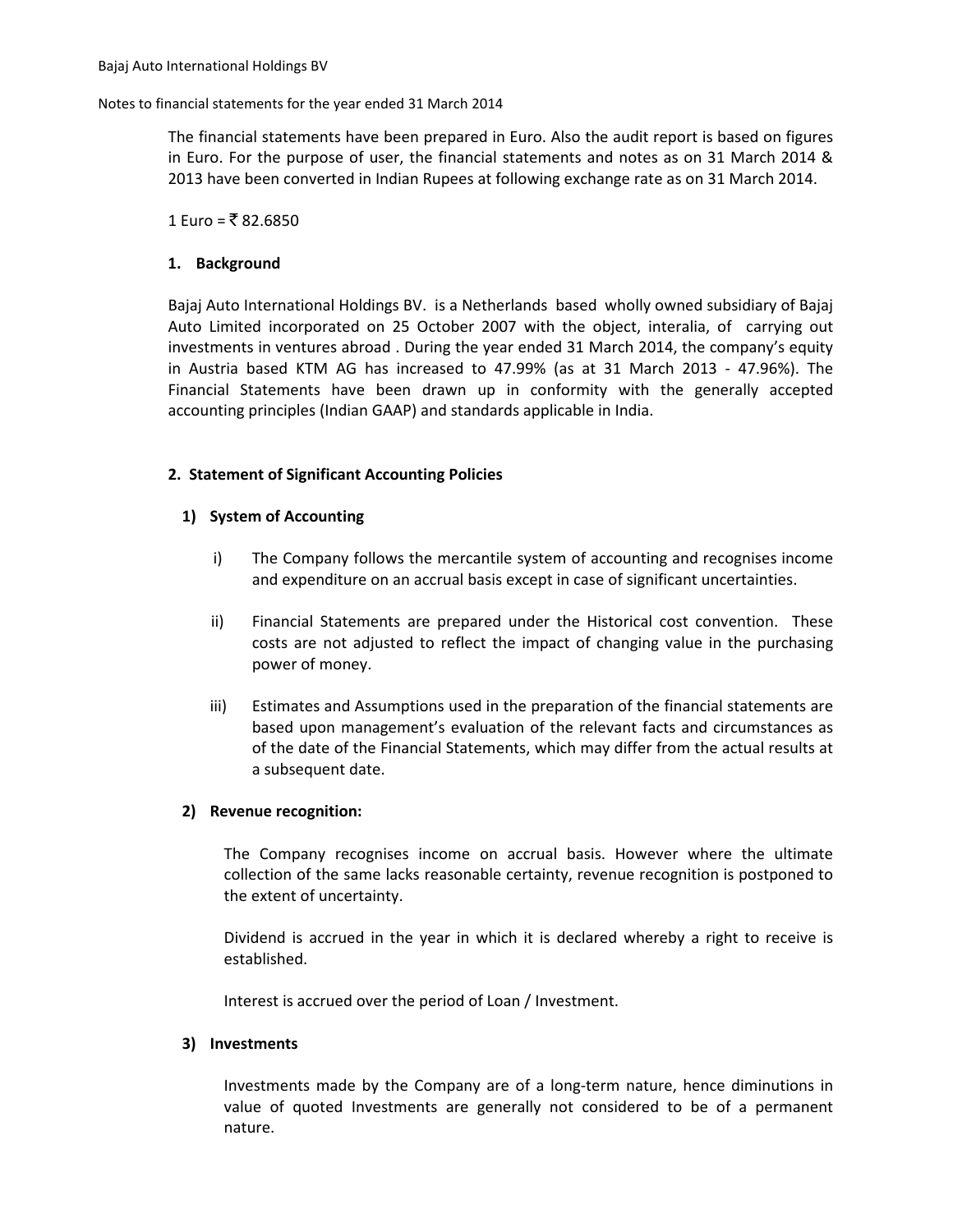Notes to financial statements for the year ended 31 March 2014

# **4) Foreign Currency Transactions**

Current Assets and Liabilities in foreign currency outstanding at the close of the year are revalorized at the appropriate exchange rate prevailing at the close of the year. The gain or loss on decrease/increase in reporting currency due to fluctuations in foreign exchange rates, in case of current assets and liabilities in foreign currency, are recognised in the profit and loss account.

# **5) Taxation**

Provision for Taxation if required is made on the basis of the taxable profits computed in accordance with the applicable laws.

# **6) Provisions**

Necessary provisions are made for present obligations that arise out of events prior to the balance sheet date entailing future outflow of economic resources. Such provisions reflect best estimates based on available information.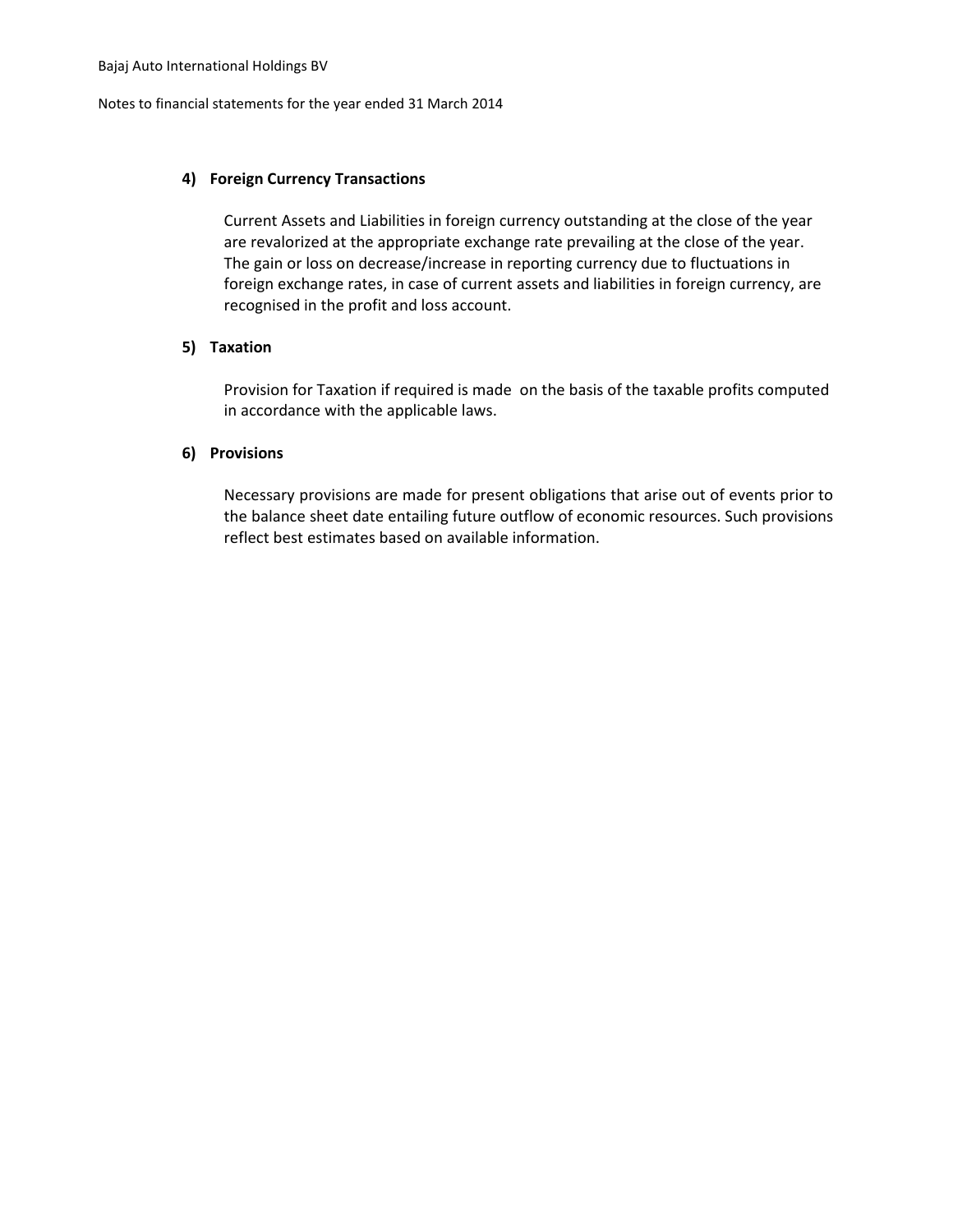### **3 Share Capital**

|                                              | As at                         |                               | As at                       |                             |
|----------------------------------------------|-------------------------------|-------------------------------|-----------------------------|-----------------------------|
|                                              | 31 March 2014<br><b>Euros</b> | 31 March 2013<br><b>Euros</b> | 31 March 2014<br>₹ In Crore | 31 March 2013<br>₹ In Crore |
| Authorised :                                 |                               |                               |                             |                             |
| 2,000,000 equity shares of Euro 100 each     | 200,000,000.00                | 200,000,000.00                | 1,653.70                    | 1,653.70                    |
| Issued, subscribed and fully paid-up shares: |                               |                               |                             |                             |
| 1,980,000 equity shares of Euro 100 each     | 198,000,000.00                | 198,000,000.00                | 1,637.16                    | 1,637.16                    |
|                                              | 198,000,000.00                | 198,000,000.00                | 1,637.16                    | 1,637.16                    |

### **a. Reconciliation of the shares outstanding at the beginning and at the end of the year**

|                                    |               | As at          |           | As at          |           | As a          |           | As at         |  |
|------------------------------------|---------------|----------------|-----------|----------------|-----------|---------------|-----------|---------------|--|
|                                    | 31 March 2014 |                |           | 31 March 2013  |           | 31 March 2014 |           | 31 March 2013 |  |
| <b>Equity shares</b>               | Nos.          | Euros          | Nos.      | <b>Euros</b>   | Nos.      | ₹ In Crore    | Nos.      | ₹ In Crore    |  |
| At the beginning of the year       | 1,980,000     | 198,000,000.00 | 1,645,250 | 164,525,000.00 | 1,980,000 | 1,637.16      | 1,645,250 | ,360.37       |  |
| Addition during the year           |               |                | 334,750   | 33,475,000.00  |           |               | 334.750   | 276.79        |  |
| Outstanding at the end of the year | 1.980.000     | 198,000,000.00 | 1.980.000 | 198,000,000.00 | 1,980,000 | 1.637.16      | 1,980,000 | 1,637.16      |  |

### **4 Reserves and surplus**

|                                                                 | As at                         |                               | As at                       |                             |
|-----------------------------------------------------------------|-------------------------------|-------------------------------|-----------------------------|-----------------------------|
|                                                                 | 31 March 2014<br><b>Euros</b> | 31 March 2013<br><b>Euros</b> | 31 March 2014<br>₹ In Crore | 31 March 2013<br>₹ In Crore |
| Surplus in the statement of profit and loss                     | 122,360.56                    | 257,161.90                    | 1.01                        |                             |
| Balance as per last financial statements<br>Profit for the year | 3,523,323.83                  | (134,801.34)                  | 29.13                       | 2.13<br>(1.12)              |
| Less: Appropriations                                            |                               |                               |                             |                             |
| Interim dividend                                                | 3,465,000.00                  |                               | 28.65                       |                             |
| Total appropriations                                            | 3,465,000.00                  |                               | 28.65                       |                             |
| Balance in the statement of profit and loss                     | 180,684.39                    | 122,360.56                    | 1.49                        | 1.01                        |
| <b>Total reserves and surplus</b>                               | 180,684.39                    | 122,360.56                    | 1.49                        | 1.01                        |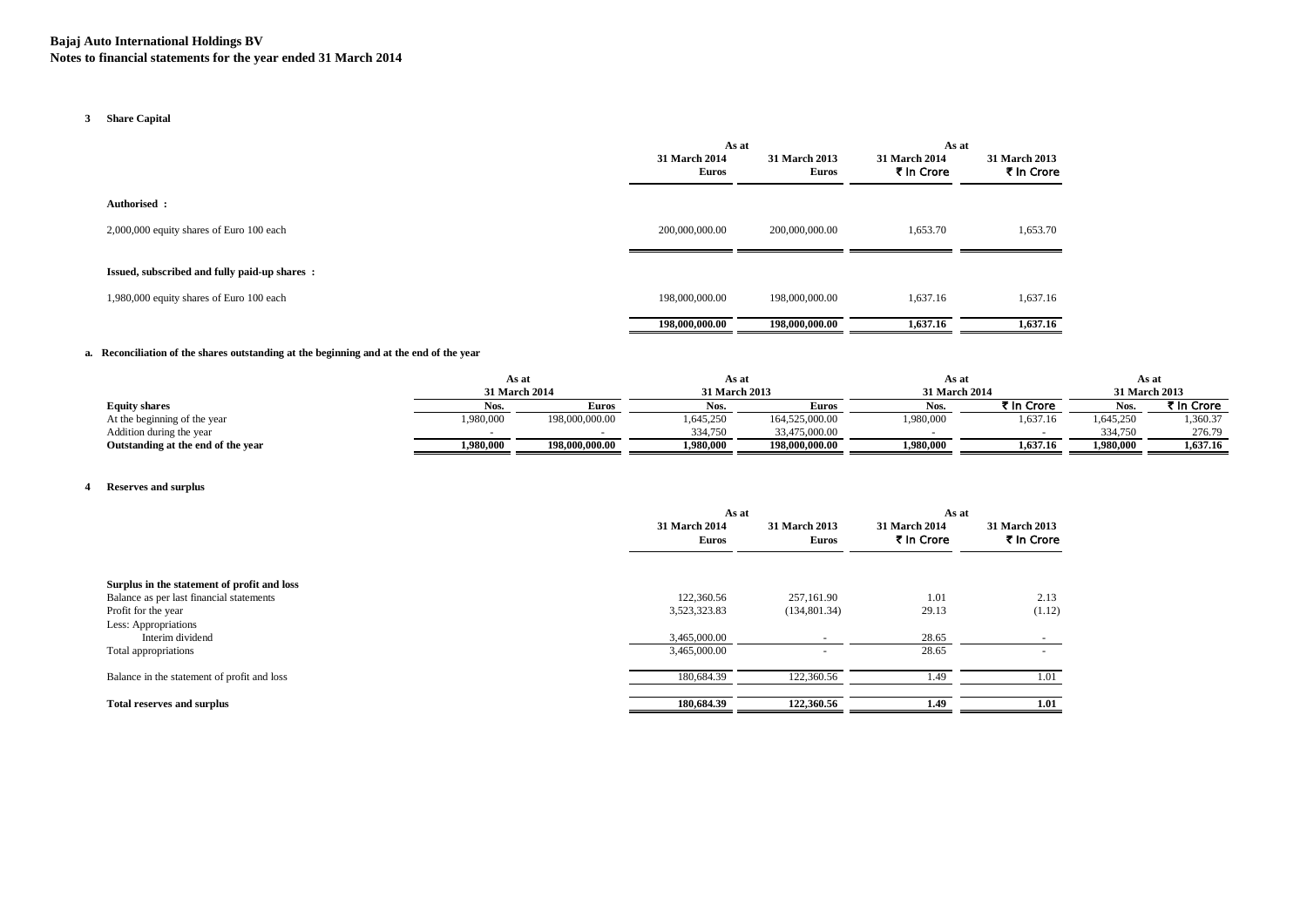# **Bajaj Auto International Holdings BV**

**Notes to financial statements for the year ended 31 March 2014**

### **5 Other current liabilities**

|                                                                                             |                               | As at                  |                             | As at                       |  |
|---------------------------------------------------------------------------------------------|-------------------------------|------------------------|-----------------------------|-----------------------------|--|
|                                                                                             | 31 March 2014                 | 31 March 2013          | 31 March 2014               | 31 March 2013               |  |
|                                                                                             | <b>Euros</b>                  | <b>Euros</b>           | ₹ In Crore                  | ₹ In Crore                  |  |
| Outstanding Liability for Expenses                                                          | 468.79                        | 2,260.34               |                             | 0.02                        |  |
|                                                                                             | 468.79                        | 2,260.34               |                             | 0.02                        |  |
| <b>Non-current investments</b>                                                              | As at                         |                        | As at                       |                             |  |
|                                                                                             | 31 March 2014<br><b>Euros</b> | 31 March 2013<br>Euros | 31 March 2014<br>₹ In Crore | 31 March 2013<br>₹ In Crore |  |
| Long Term Investments<br>In Equity Shares<br>Quoted:-                                       |                               |                        |                             |                             |  |
| 5,204,864 equity shares of Euro 1 each<br>in KTM AG (Previous year 5,201,014 equity shares) | 198, 109, 356.60              | 197,909,056.50         | 1,638.05                    | 1,636.41                    |  |
|                                                                                             |                               |                        |                             |                             |  |

### **7 Cash and bank balances**

|                                                                                 |                               | As at<br><b>Current</b>       |                             | As at<br><b>Current</b>     |  |
|---------------------------------------------------------------------------------|-------------------------------|-------------------------------|-----------------------------|-----------------------------|--|
|                                                                                 | 31 March 2014<br><b>Euros</b> | 31 March 2013<br><b>Euros</b> | 31 March 2014<br>₹ In Crore | 31 March 2013<br>₹ In Crore |  |
| Cash and cash equivalents<br><b>Balances with banks:</b><br>On current accounts | 67,273.00                     | 211,933.03                    | 0.56                        | 1.75                        |  |
|                                                                                 | 67,273.00                     | 211,933.03                    | 0.56                        | 1.75                        |  |

 **198,109,356.60 197,909,056.50 1,638.05 1,636.41**

#### **8 Short-term loans & advances**

|                  | As at                         |                        | As at                              |                             |
|------------------|-------------------------------|------------------------|------------------------------------|-----------------------------|
|                  | 31 March 2014<br><b>Euros</b> | 31 March 2013<br>Euros | <b>31 March 2014</b><br>₹ In Crore | 31 March 2013<br>₹ In Crore |
| Prepaid Expenses | 4,523.58                      | 3,631.37               | 0.04                               | 0.03                        |
|                  | 4,523.58                      | 3,631.37               | 0.04                               | 0.03                        |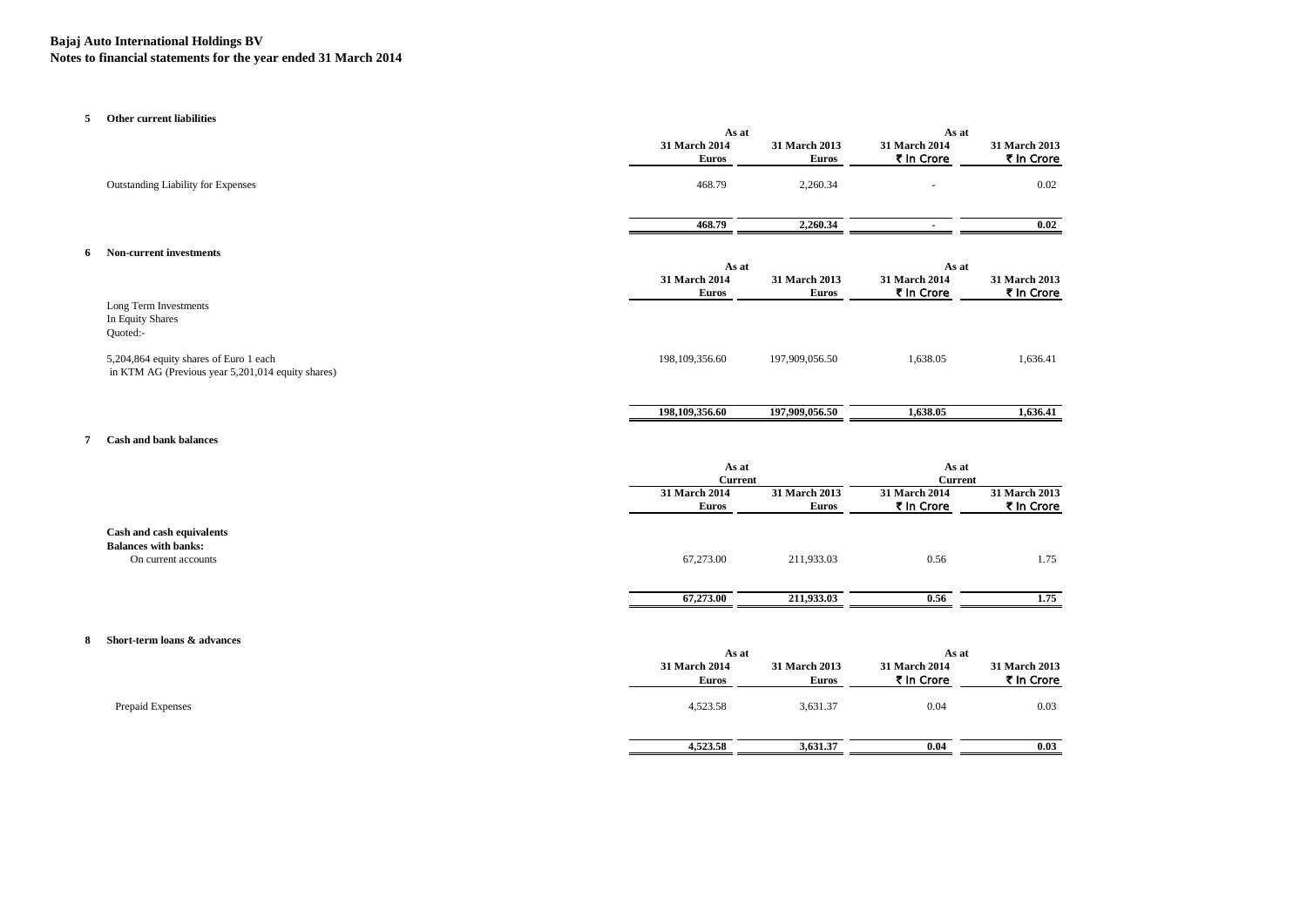### **Bajaj Auto International Holdings BV Notes to financial statements for the year ended 31 March 2014**

#### **9 Revenue from operations**

|                                |                               | For the year ended            |                             | For the year ended          |
|--------------------------------|-------------------------------|-------------------------------|-----------------------------|-----------------------------|
|                                | 31 March 2014<br><b>Euros</b> | 31 March 2013<br><b>Euros</b> | 31 March 2014<br>₹ In Crore | 31 March 2013<br>₹ In Crore |
| Dividend received              | 3,640,709.80                  |                               | 30.10                       |                             |
| Interest received              | 17.49                         | 105.88                        |                             |                             |
| Difference in exchange rate    |                               | 55.28                         |                             |                             |
| <b>Revenue from operations</b> | 3,640,727,29                  | 161.16                        | 30.10                       |                             |

### **10 Other expenses**

|                              |                                      | For the year ended            |                             | For the year ended          |  |
|------------------------------|--------------------------------------|-------------------------------|-----------------------------|-----------------------------|--|
|                              | <b>31 March 2014</b><br><b>Euros</b> | 31 March 2013<br><b>Euros</b> | 31 March 2014<br>₹ In Crore | 31 March 2013<br>₹ In Crore |  |
| Legal & professional charges | 16,641.91                            | 18,341.17                     | 0.14                        | 0.15                        |  |
| Directors' fees              | 4,505.94                             | 4,433.44                      | 0.04                        | 0.04                        |  |
| Custody fees                 | 60,498.94                            | 77,422.19                     | 0.50                        | 0.64                        |  |
| <b>Bank</b> charges          | 3,291.12                             | 2,080.75                      | 0.03                        | 0.02                        |  |
| Subscription & fees          |                                      | $\overline{\phantom{a}}$      | $\sim$                      |                             |  |
| <b>ANT Trust fees</b>        | 32,359.37                            | 32,684.95                     | 0.26                        | 0.27                        |  |
| Difference in exchange rate  | 106.18                               | $\overline{\phantom{a}}$      | $\overline{\phantom{a}}$    |                             |  |
|                              | 117,403.46                           | 134,962.50                    | 0.97                        | .12                         |  |
|                              |                                      |                               |                             |                             |  |

### **11 Earning per share (EPS)**

|                                                                                                                                                                                                                                                              |                                                               | For the year ended |               | For the year ended |               |  |
|--------------------------------------------------------------------------------------------------------------------------------------------------------------------------------------------------------------------------------------------------------------|---------------------------------------------------------------|--------------------|---------------|--------------------|---------------|--|
|                                                                                                                                                                                                                                                              |                                                               | 31 March 2014      | 31 March 2013 | 31 March 2014      | 31 March 2013 |  |
|                                                                                                                                                                                                                                                              |                                                               |                    |               |                    |               |  |
| Earnings per share is calculated by dividing the profit attributable to the Equity Shareholders by the weighted average number of Equity Shares outstanding during the<br>year. The numbers used in calculating basic and diluted earnings are stated below: |                                                               |                    |               |                    |               |  |
|                                                                                                                                                                                                                                                              | Profit for the year after taxation (Euro / ₹ In Crore)        | 3,523,323.83       | (134,801.34)  | 29.13              | (1.12)        |  |
|                                                                                                                                                                                                                                                              | Weighted average number of shares outstanding during the year | 1.980.000          | 1.885.009     | 1.980.000          | 1,885,009     |  |
|                                                                                                                                                                                                                                                              | Basic & Diluted Earnings per share (Euro / ₹)                 | 1.78               | (0.07)        | 147.12             | (5.94)        |  |
|                                                                                                                                                                                                                                                              | Face value per share Euro                                     | 100                | 100           | 100                | 100           |  |